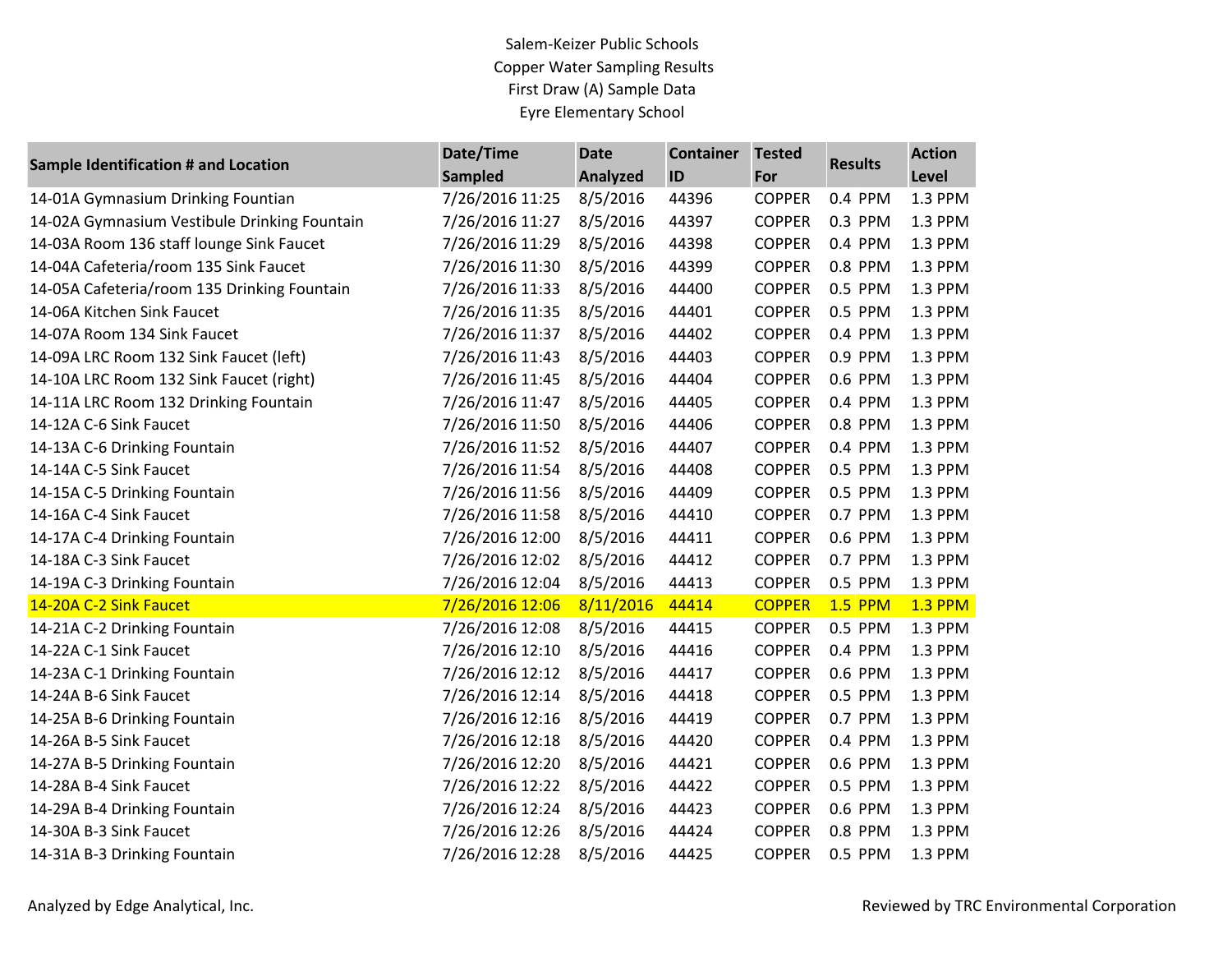| Sample Identification # and Location           | Date/Time       | <b>Date</b>     | <b>Container</b> | <b>Tested</b> | <b>Results</b> | <b>Action</b> |
|------------------------------------------------|-----------------|-----------------|------------------|---------------|----------------|---------------|
|                                                | <b>Sampled</b>  | <b>Analyzed</b> | ID               | For           |                | Level         |
| 14-32A B-2 Sink Faucet                         | 7/26/2016 12:30 | 8/5/2016        | 44426            | <b>COPPER</b> | 0.5 PPM        | 1.3 PPM       |
| 14-33A B-2 Drinking Fountain                   | 7/26/2016 12:32 | 8/5/2016        | 44427            | <b>COPPER</b> | 0.4 PPM        | 1.3 PPM       |
| 14-34A B-1 Sink Faucet                         | 7/26/2016 12:34 | 8/5/2016        | 44428            | <b>COPPER</b> | 0.4 PPM        | 1.3 PPM       |
| 14-35A B-1 Drinking Fountain                   | 7/26/2016 12:36 | 8/5/2016        | 44429            | <b>COPPER</b> | 0.5 PPM        | 1.3 PPM       |
| 14-36A Computer Lab Sink Faucet                | 7/26/2016 12:38 | 8/5/2016        | 44430            | <b>COPPER</b> | 0.4 PPM        | 1.3 PPM       |
| 14-37A Computer Lab Drinking Fountain          | 7/26/2016 12:40 | 8/5/2016        | 44431            | <b>COPPER</b> | 0.5 PPM        | 1.3 PPM       |
| 14-38A Library Storage Sink Faucet             | 7/26/2016 12:42 | 8/5/2016        | 44432            | <b>COPPER</b> | 0.1 PPM        | 1.3 PPM       |
| 14-39A Health Room Sink Faucet                 | 7/26/2016 12:44 | 8/5/2016        | 44433            | <b>COPPER</b> | 0.5 PPM        | 1.3 PPM       |
| 14-40A A- Pod Girls Restroom Drinking Fountain | 7/26/2016 12:46 | 8/5/2016        | 44434            | <b>COPPER</b> | 0.1 PPM        | 1.3 PPM       |
| 14-41A A-6 Sink Faucet                         | 7/26/2016 12:48 | 8/5/2016        | 44435            | <b>COPPER</b> | 0.4 PPM        | 1.3 PPM       |
| 14-42A A-6 Drinking Fountain                   | 7/26/2016 12:50 | 8/5/2016        | 44436            | <b>COPPER</b> | 0.5 PPM        | 1.3 PPM       |
| 14-43A A-6 Sink Faucet                         | 7/26/2016 12:52 | 8/5/2016        | 44437            | <b>COPPER</b> | 0.6 PPM        | 1.3 PPM       |
| 14-44A A-5 Sink Faucet                         | 7/26/2016 12:54 | 8/5/2016        | 44438            | <b>COPPER</b> | 0.5 PPM        | 1.3 PPM       |
| 14-45A A-5 Sink Faucet                         | 7/26/2016 12:56 | 8/5/2016        | 44439            | <b>COPPER</b> | 0.4 PPM        | 1.3 PPM       |
| 14-46A A-5 Drinking Fountain                   | 7/26/2016 12:58 | 8/5/2016        | 44440            | <b>COPPER</b> | 0.6 PPM        | 1.3 PPM       |
| 14-47A A-4 Sink Faucet                         | 7/26/2016 13:00 | 8/5/2016        | 44441            | <b>COPPER</b> | 0.5 PPM        | 1.3 PPM       |
| 14-48A A-4 Drinking Fountain                   | 7/26/2016 13:02 | 8/5/2016        | 44442            | <b>COPPER</b> | 0.5 PPM        | 1.3 PPM       |
| 14-49A A-3 Sink Faucet                         | 7/26/2016 13:04 | 8/5/2016        | 44443            | <b>COPPER</b> | 0.5 PPM        | 1.3 PPM       |
| 14-50A A-3 Drinking Fountain                   | 7/26/2016 13:06 | 8/5/2016        | 44444            | <b>COPPER</b> | 0.5 PPM        | 1.3 PPM       |
| 14-51A A-2 Sink Faucet                         | 7/26/2016 13:08 | 8/5/2016        | 44445            | <b>COPPER</b> | 0.2 PPM        | 1.3 PPM       |
| 14-52A A-2 Drinking Fountain                   | 7/26/2016 13:10 | 8/5/2016        | 44446            | <b>COPPER</b> | 0.2 PPM        | 1.3 PPM       |
| 14-53A A-1 Sink Faucet                         | 7/26/2016 13:12 | 8/5/2016        | 44447            | <b>COPPER</b> | 0.2 PPM        | 1.3 PPM       |
| 14-54A A-1 Drinking Fountain                   | 7/26/2016 12:14 | 8/5/2016        | 44448            | <b>COPPER</b> | 0.5 PPM        | 1.3 PPM       |
| 14-55A A-Pod Boys Restroom Drinking Fountain   | 7/26/2016 13:16 | 8/5/2016        | 44449            | <b>COPPER</b> | 0.1 PPM        | 1.3 PPM       |
| 14-56A Room 157 Sink Faucet                    | 7/26/2016 13:18 | 8/5/2016        | 44450            | <b>COPPER</b> | 0.3 PPM        | 1.3 PPM       |
| 14-57A D-7 Sink Faucet                         | 7/26/2016 13:25 | 8/5/2016        | 44451            | <b>COPPER</b> | 0.4 PPM        | 1.3 PPM       |
| 14-58A D-7 Drinking Fountain                   | 7/26/2016 13:27 | 8/5/2016        | 44452            | <b>COPPER</b> | 0.1 PPM        | 1.3 PPM       |
| 14-59A D-8 Sink Faucet                         | 7/26/2016 13:29 | 8/5/2016        | 44453            | <b>COPPER</b> | 0.2 PPM        | 1.3 PPM       |
| 14-60A D-8 Drinking Fountain                   | 7/26/2016 13:31 | 8/5/2016        | 44454            | <b>COPPER</b> | 0.0 PPM        | 1.3 PPM       |
| 14-61A D-1 Sink Faucet                         | 7/26/2016 13:33 | 8/5/2016        | 44455            | <b>COPPER</b> | 0.3 PPM        | 1.3 PPM       |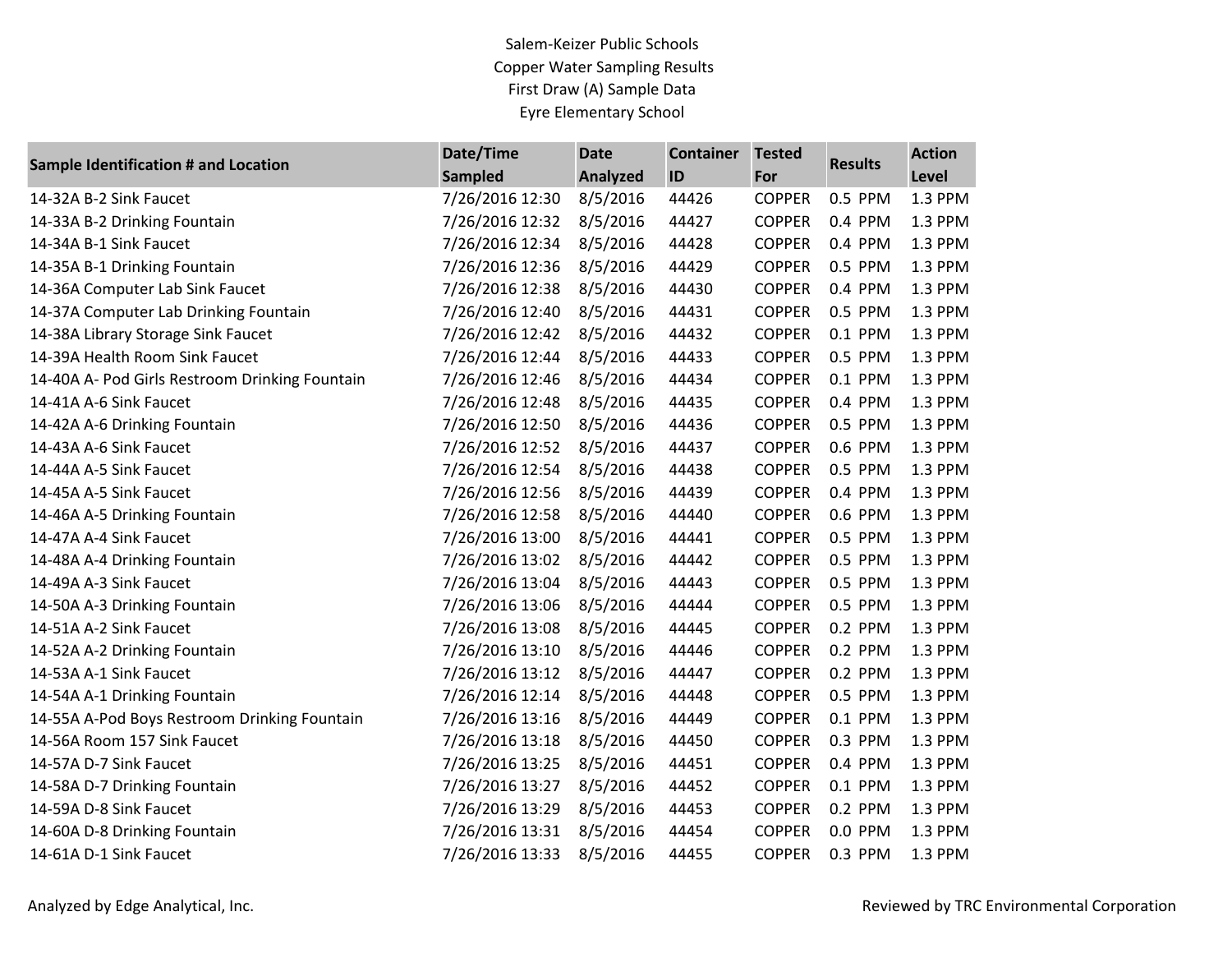| <b>Sample Identification # and Location</b> | Date/Time       | <b>Date</b>     | <b>Container</b> | <b>Tested</b> | <b>Results</b> | <b>Action</b> |
|---------------------------------------------|-----------------|-----------------|------------------|---------------|----------------|---------------|
|                                             | <b>Sampled</b>  | <b>Analyzed</b> | ID               | For           |                | Level         |
| 14-62A D-1 Drinking Fountain                | 7/26/2016 13:35 | 8/5/2016        | 44456            | <b>COPPER</b> | $0.1$ PPM      | $1.3$ PPM     |
| 14-63A D-2 Sink Faucet                      | 7/26/2016 13:37 | 8/5/2016        | 44457            | <b>COPPER</b> | $0.2$ PPM      | $1.3$ PPM     |
| 14-64A D-2 Drinking Fountain                | 7/26/2016 13:39 | 8/5/2016        | 44458            | <b>COPPER</b> | $0.1$ PPM      | $1.3$ PPM     |
| 14-65A D-3 Sink Faucet                      | 7/26/2016 13:41 | 8/5/2016        | 44459            | <b>COPPER</b> | $0.3$ PPM      | $1.3$ PPM     |
| 14-66A D-3 Drinking Fountain                | 7/26/2016 13:43 | 8/5/2016        | 44460            | <b>COPPER</b> | $0.1$ PPM      | $1.3$ PPM     |
| 14-67A D-4 Sink Faucet                      | 7/26/2016 13:45 | 8/5/2016        | 44461            | <b>COPPER</b> | $0.3$ PPM      | $1.3$ PPM     |
| 14-68A D-4 Drinking Fountain                | 7/26/2016 13:47 | 8/5/2016        | 44462            | <b>COPPER</b> | $0.1$ PPM      | $1.3$ PPM     |
| 14-69A Hall B/C Pod Drinking Fountain       | 7/26/2016 13:20 | 8/5/2016        | 44463            | <b>COPPER</b> | $0.3$ PPM      | $1.3$ PPM     |

EPA Action Level for Copper in Schools is 1.3 PPM

SKPS Action Level for Copper is 1.3 PPM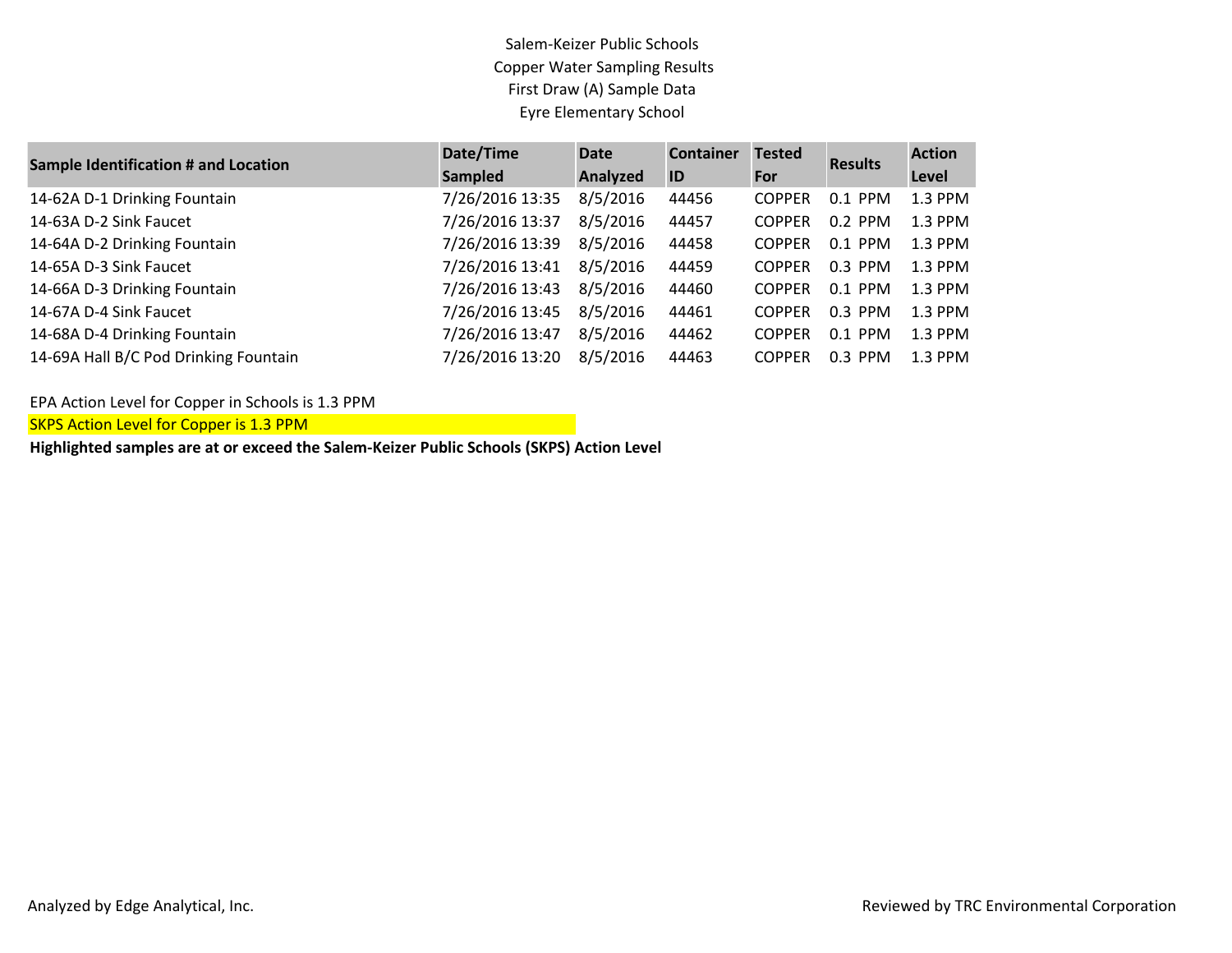| Sample Identification # and Location  | Date/Time<br><b>Sampled</b>    | <b>Date</b><br><b>Analyzed</b> | <b>Container</b><br><b>ID</b> | Tested<br>For | <b>Results</b> | <b>Action</b><br>Level |
|---------------------------------------|--------------------------------|--------------------------------|-------------------------------|---------------|----------------|------------------------|
| 14-08A Media Center Drinking Fountain | 9/30/2016 6:41 10/3/2016 59712 |                                |                               | COPPER        | 0.3 PPM        | 1.3 PPM                |

EPA Action Level for Copper in Schools is 1.3 PPM

**SKPS Action Level for Copper is 1.3 PPM**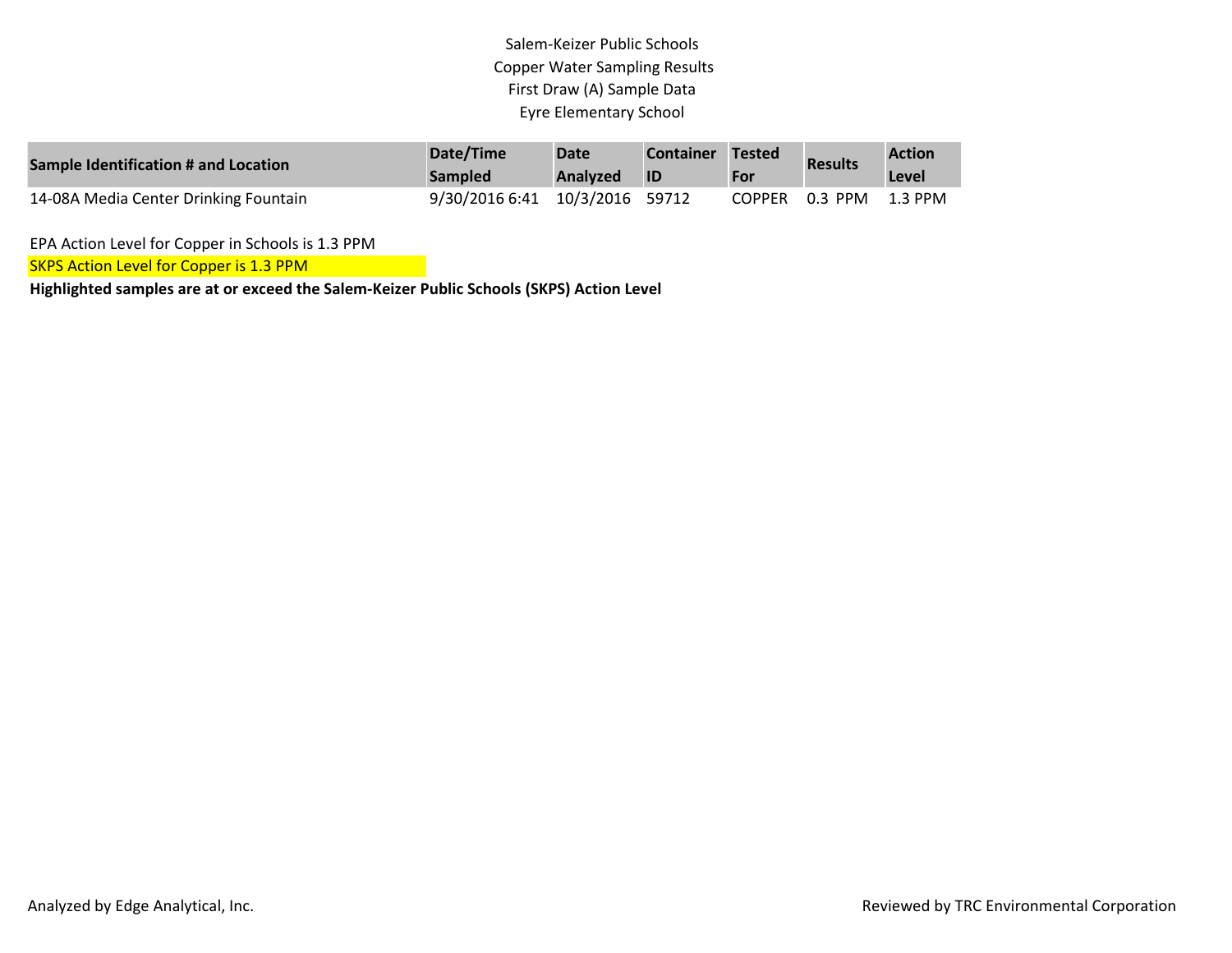| Sample Identification # and Location | Date/Time<br><b>Sampled</b> | <b>Date</b><br>Analyzed | <b>Container</b> | Tested<br>For | <b>Results</b> | <b>Action</b><br>Level |
|--------------------------------------|-----------------------------|-------------------------|------------------|---------------|----------------|------------------------|
| 14-20B C-2 Sink Faucet               | 7/26/2016 12:07             | 9/1/2016                | 52934            | <b>COPPER</b> | 0.6 PPM        | $1.3$ PPM              |

EPA Action Level for Copper in Schools is 1.3 PPM

**SKPS Action Level for Copper is 1.3 PPM**